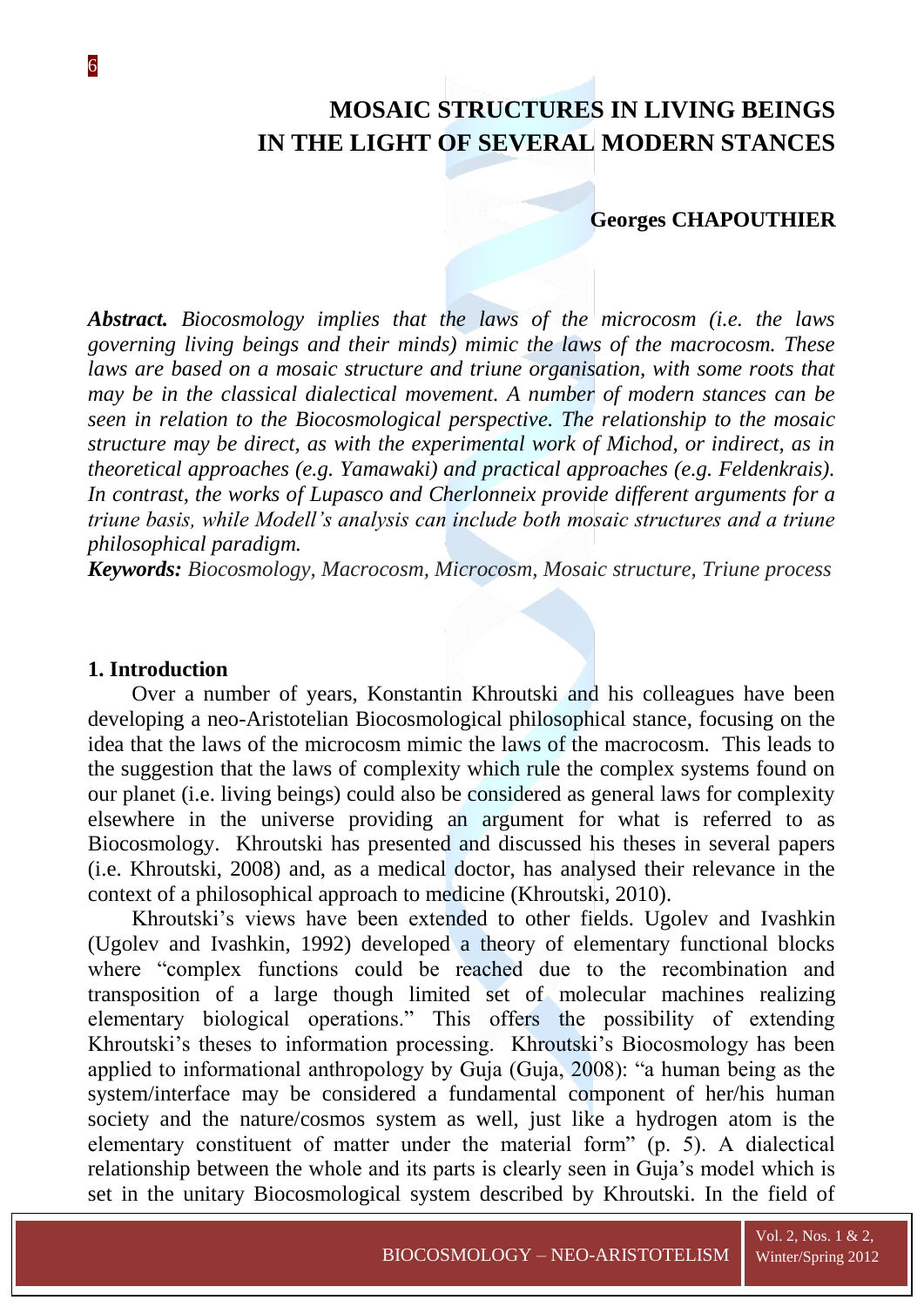sociology, Sorokin (Sorokin, 1965) calls for a "new sociology" able to reconcile mutually exclusive or contradictory theories. Sorokin argues that their "sound parts can be unified and incorporated into a more multidimensional and more adequate integral theory… (an) integral sociology to come." Once again the emphasis is on the possible dialectical relationship between the parts and the whole.

In previous papers, I have developed a theoretical model of complexity in living beings – the model of complexity in mosaics (Chapouthier, 2001; 2009) – as a general (or universal) model of complexity, thus compatible with a Biocosmological point of view. My mosaic model, based on the functioning of living beings, has been applied to the complexity of language (Robert and Chapouthier, 2006) and to complexity in robots (Kaplan, 2011). I shall summarize here the main properties of this mosaic model, showing how it fits Khroutski's Biocosmological stance and may be related to Khroutski's triunity laws, presenting evidence showing that theories developed by certain modern thinkers could, to a certain extent, be integrated into the present scope, leading on, ultimately, to consequences on knowledge.

# **2. Living beings as mosaic structures**

As mentioned above, the most complex structures easily observed and studied on the planet earth are living beings. When adopting a Biocosmological stance, principles governing complexity in living beings can be considered as general principles of complexity.

In previous papers (Chapouthier, 2008a; 2009), I argued that two basic principles – juxtaposition and integration – lead biological structures to complexity. Juxtaposition is the addition of identical entities; it may be compared to beads on a necklace. Integration is the modification or specialisation of these entities, leading to entities on a higher level which use the previous entities as units or parts (e.g. a necklace of beads modified and shaped for use as a container or tool), i.e. a more complicated structure.

Concrete examples of these processes have been given in papers published (Chapouthier, 2008a; 2009). At the level of genetic expression, there is silent duplication and integration of introns which can then produce complex organs. As an anatomical expression, the application of the two principles can be seen in unicellular organisms that develop into "juxtaposed" organisms, e.g. Gonium, and then into "integrated" organisms, e.g. Volvox. In more complex didermic species, juxtaposition produces colonies of polyps and the integration of the polyps then produces integrated siphonophores. In tridermic organisms, the juxtaposition of metamers produces the earthworm, whereas integration can lead to the bee, octopus or chimpanzee (or a human being). At further levels, juxtaposition and integration become social phenomena, with the grouping of individuals of the same kind (e.g. crowds) or the specialisation, or integration, of their roles (e.g. as colonies of bees or communities of primates).

The metaphor of the mosaic can be used to describe such structures when integration occurs at one level yet leaves lower level units in a state of relative autonomy. In complex living beings, as in an art mosaic made with individual tiles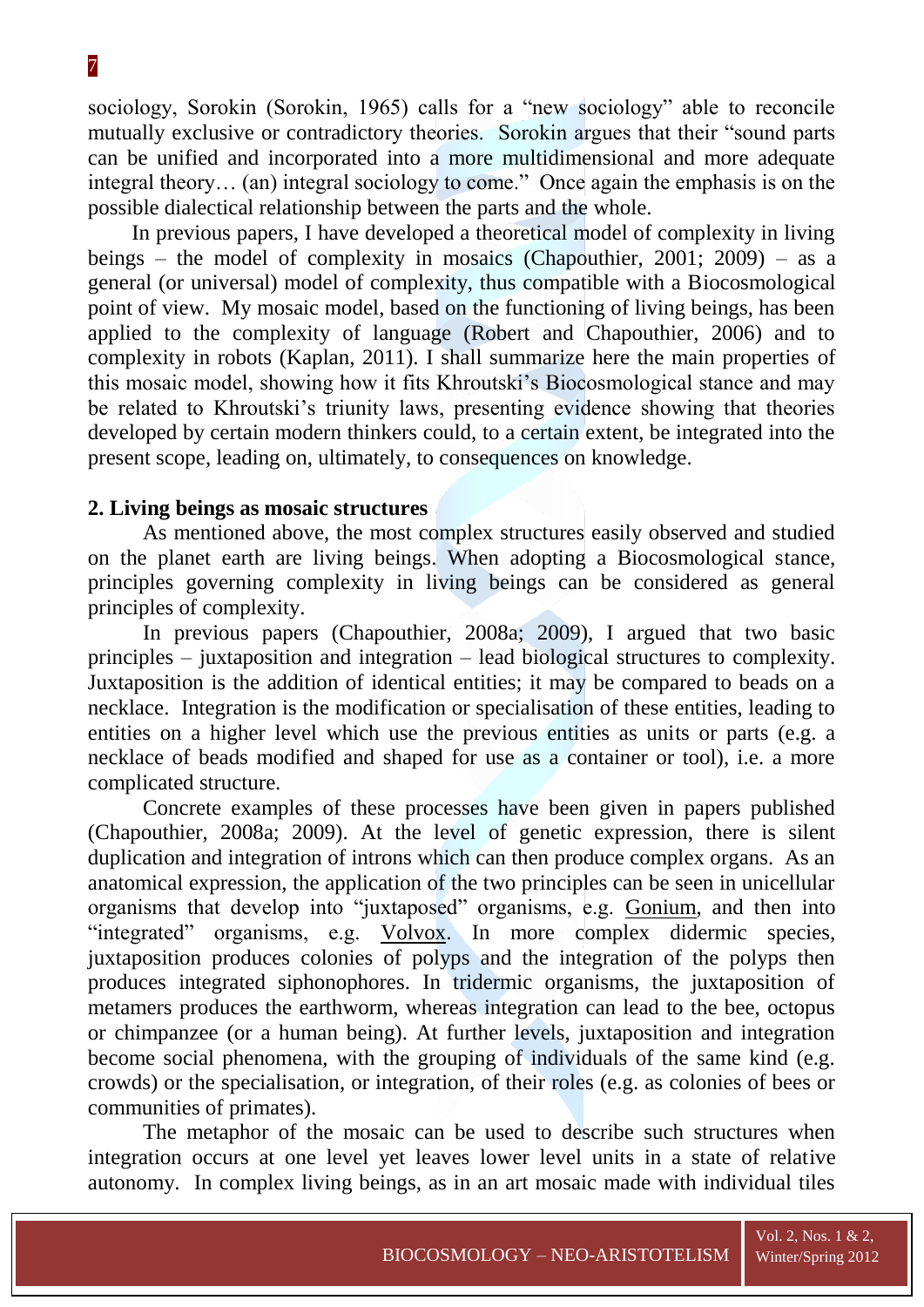(*tesserae*), the properties of a given level taken as a whole leave the autonomy of the component parts intact.

Similar processes can be described in the most complex structure known to date which is the human brain (or mind). The brain-mind distinction, i.e. the precise relationship between the functioning of the brain as an organ and the mental functioning of the mind, will not be discussed here.

Several parts of the human brain are clearly mosaic constructions. The entire brain is built from five encephalic vesicles initially juxtaposed at the embryonic stage and then integrated until the complex brain of the adult is produced. Certain areas of the neocortex provide fine examples of mosaic structures with specific areas dedicated to a given function such as sensory perception (touch, sight, hearing, taste and smell), motor control and the expression and/or understanding of oral and/or written language. While these areas have a functional specificity and a degree of autonomy, they still act harmoniously, playing a role as part of the greater neocortex. The two hemispheres of the brain provide another example, but this time of a twopart mosaic. With the two hemispheres, each has different functions: in the classical situation of the right-handed subject, analytical and discrete functions are governed by the left hemisphere, while general and combined functions are governed by the right hemisphere. With the exception of pathological cases with disruption of connections between the two hemispheres (split-brain patients), each hemisphere has functional specificity and a degree of autonomy, while also acting in harmony with the other hemisphere as part of the whole brain. In all these cases, the functioning of the whole does not cancel the autonomy of the component parts.

### **3. Mosaic structures in mind and language**

Similar observations can be made for vital mental functions such as consciousness, language and memory (Chapouthier, 2001) which will be reviewed briefly. Specialists on the subject of consciousness state that human consciousness, though perceived as a whole, is actually a mosaic of several states of consciousness (Delacour, 2001). Examples can be found with split-brain subjects with two distinct states of consciousness (two decision-making centres) existing and sometimes competing, or with the distorted consciousness of the dream state in normal subjects. In language expression (Robert and Chapouthier, 2006), the successive semantic units in the sentence (the parts) combine to render the final meaning (the whole), but only once the sentence is complete.

Human memory is often considered to be a single whole, yet is actually a mosaic of several different memories (habituation, conditioning, spatial memory, cognitive memory etc.) that were gradually acquired by our animal ancestors and which have retained a certain degree of autonomy within the whole. Three basic psychological functions – consciousness, language and memory – may therefore be described as mosaics where the properties of the whole do not preclude the autonomy of the properties of the component parts.

In short, genetic and anatomical arguments, plus observations of the brain and thought suggest that complex living beings are built as mosaic structures, as entities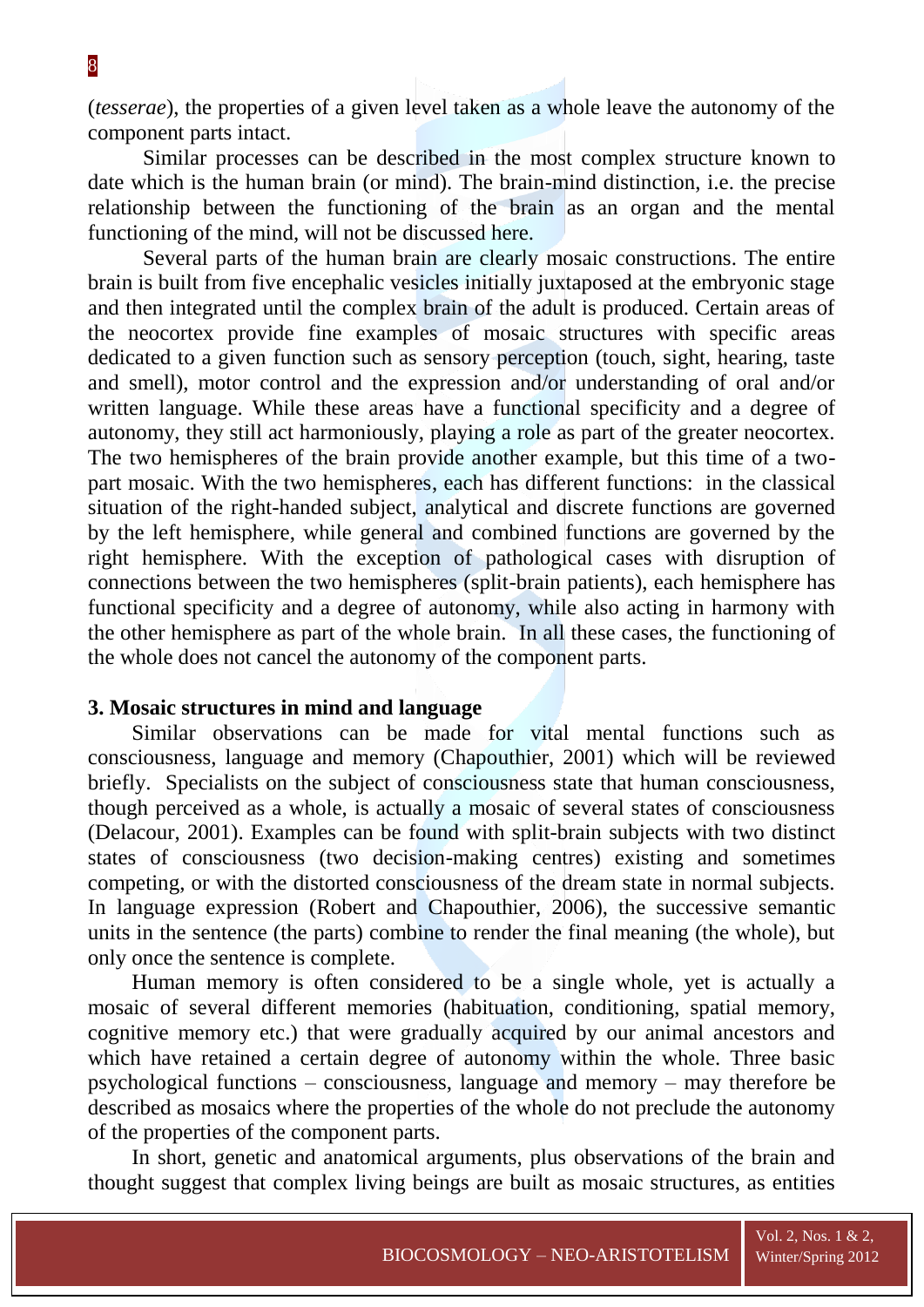where, at each and every level, the properties of the whole allow a large degree of autonomy to the component parts. In the course of the evolution of species, this situation appears to have been achieved through repeated applications of the two general principles leading to complexity – juxtaposition and integration.

# **4. Triunity in living beings**

It has been argued that an elementary process of the functioning of organisms may be triunity. Khroutski (Khroutski, 2010) cites a number of biological examples of triunity in living beings, e.g. sympathetic systems or sub-systems, the sleep-wake cycle, systole/diastole and the "(one) vegetative (super) system: the parasympathetic, sympathetic and metasympathetic (sub)systems" (p 70). It may be noted that western medicine is largely based on simple dichotomies, emphasising the opposition between sympathetic and parasympathetic systems, and has therefore tended to overlook the autonomous action of the "free" ganglia in the metasympathetic system, which, for example, are responsible for the rhythmic activity of the heart occurring spontaneously, a continuous activity not requiring any action from the sympathetic or parasympathetic systems and which, to a certain extent, integrates occasional, opposite actions from the sympathetic and/or parasympathetic systems. Similarly, between sleep and wakefulness, there is a state of waking with the possibility of the concomitant existence of both "poles", even though they may appear alternately. This can be seen as an expression of the "law of polarization" as defined for sociocultural processes by Pitirim Sorokin (Sorokin, 1937-41) who argued that the alternation of the two poles induced macro-evolutionary spirals.

I maintain that for biology, such triunity may be much broader in scope, provided that it is linked to changes in metabolism occurring with time and ultimately leading to the ontogenetic development of living beings. Here again the modern scientific approach would first emphasize the dichotomy between two opposing entities, e.g. opposite reactions in a biochemical equilibrium, the opposition between production and inhibition in the regulation of hormones, or the effects of the two hemispheres of the brain on the behaviour of higher animals. Simplicity prevails and binary division is more commonly found in living beings. Similarly, the physical movement of animals involves a right and left side in an approximately symmetrical arrangement, leading, in some cases to two brain hemispheres.

However, the focus on two opposing actions overlooks the later stage in time when such actions achieve balance, and in the subsequent stage of ontogeny when the two opposing actions produce a more stable state, "overruling each other by turns" (Khroutski, p. 72), reaching a state of "oneness of the two autonomous poles (bipolar unity)"  $(p. 73)$  – a temporary, conclusive and unitary stage of the opposition, creating a triadic unity which, once again, may become the point for further triadic developments.

# **5. The Dialectical Roots of Triunity**

Triunity may be considered, to a certain extent, as a development arising from the philosophical concept of Hegelian dialectics, but applied to material movements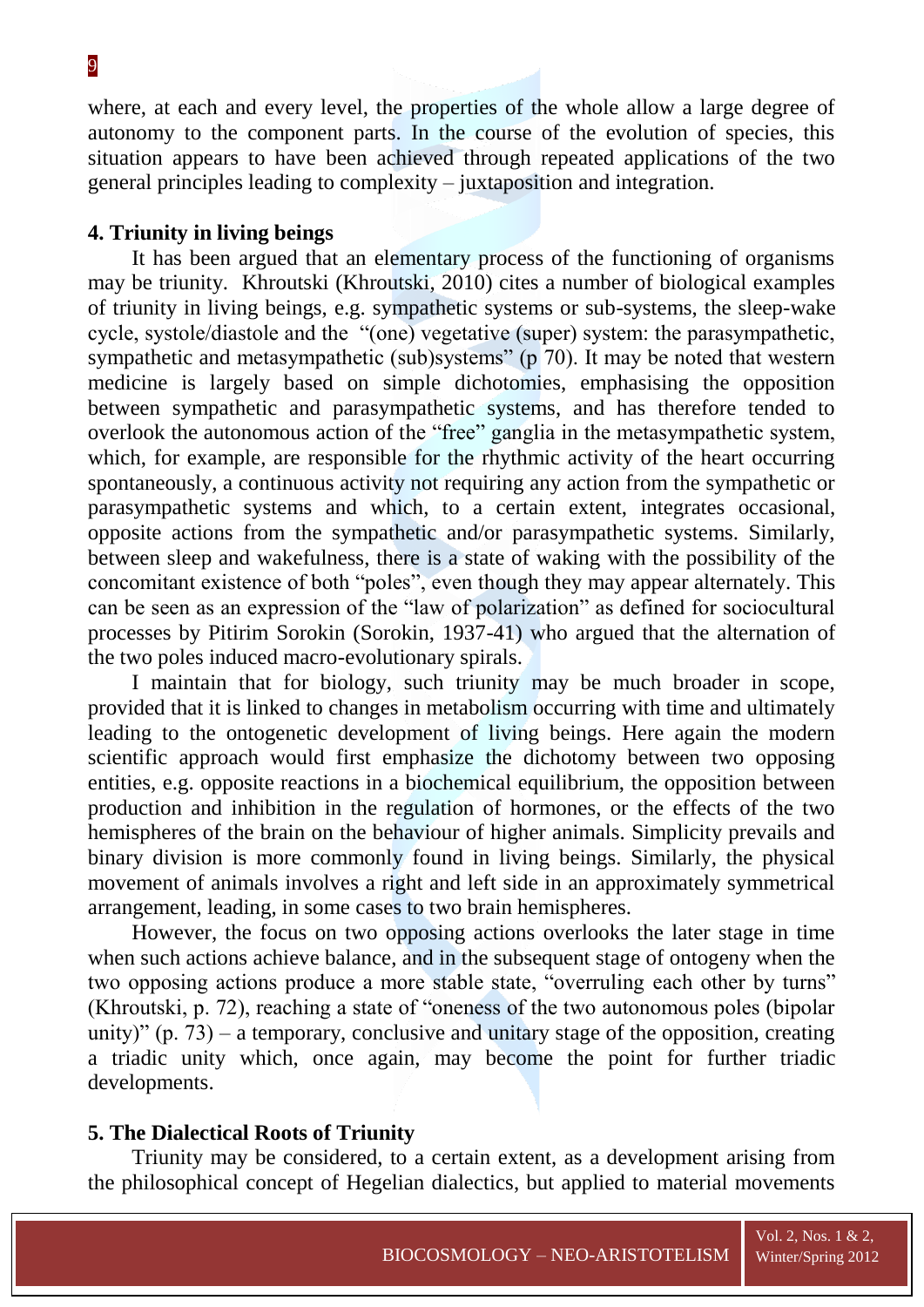and when looking beyond the limited scope of natural dialectics and the oversimplistic examples presented by Engels in the "Dialectics of Nature" (Engels, 1979). With limited biological knowledge at the time, Engels chose physical phenomena, measuring, for example, movement, tides, heat and electricity, producing arguments for the dialectics of nature which are relatively unconvincing. Biological examples such as the complex ontogeny of living beings or the evolution of species could provide clearer and stronger arguments for the triadic development of the biological and terrestrial phenomena in the universe. Triadic development is better suited as a prerequisite for dialectics, as argued by Hegel, but is applied by Engels to the physical side of nature instead of thought. This is a critical point as it makes it possible to link modern neo-Aristotelian stances with Hegelian dialectics.

A Biocosmological stance leads to the conclusion that such triadic movement is obviously not specific to living beings, but can apply to the complexity of the cosmos; or, stated differently, evidence for the triadic development of living beings can be used to predict triadic development in other entities of the cosmos.

### **6. Biocosmology and certain modern philosophical stances**

In the following paragraphs, I wish to show how several modern thinkers have developed stances that may then be related to a Biocosmological viewpoint, although such stances do not necessarily cover *all the laws* involved in the neo-Aristotelian perspective, but simply express concepts which may easily be related to either mosaic structures or triunity, even in philosophical arguments such as Lupasco's theses which claim to be non-Aristotelian.

Richard E. Michod. Richard E. Michod is primarily a biologist and professor of the Department of Ecology and Evolutionary Biology at the University of Arizona (USA). Michod has developed theses on the complexity of living beings, independently of my own philosophical work on mosaic structures, and has reached similar conclusions. Michod has noted how much biological evolution is linked to integration (a term he uses himself) of (simple) individuals into individuals at a higher level of complexity. He argues that the main reasons that have led to the diversification of living beings and their hierarchical organization are those mutations of individuality, moving from genes to animal societies, going through all the levels of complexity observed in biology, including cells, groups of cells, organs, organisms and societies. Michod's main interest is anatomical complexity; he has not focused, as I have, on thought and language. One of his great achievements is to have experimentally analysed some of the processes involved. While my position remains speculative, Michod has conducted experiments to find the underlying molecular processes behind the switches to different levels of complexity (Michod, 1999; 2009), and in particular for the aggregation of cells in the algae Volvox mentioned above. The work of Richard E. Michod thus stands as an extremely interesting approach in modern biology investigating what is one of the most puzzling questions of biological evolution – complexity.

Stephen M. Modell. Modell (Modell, 2006) first investigated healthcare, suggesting that general Biocosmological principles could also be applied to

Vol. 2, Nos. 1 & 2,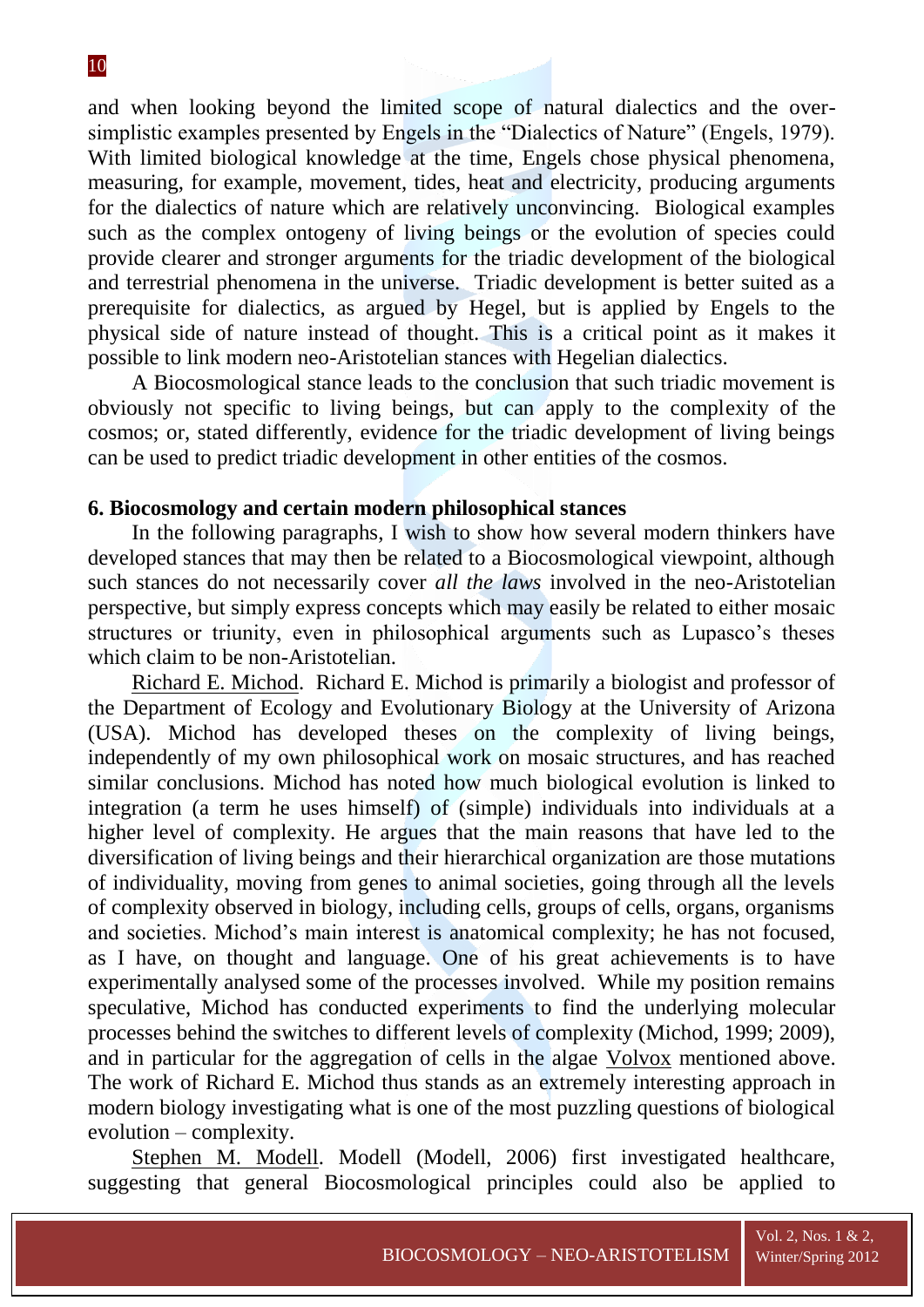healthcare which was seen as a general and complex structure, before extending his scope of study to the entire living kingdom. Not only is there classical Darwinian selection at the genetic level, but Modell (Modell, 2011) also sees space for "additional laws" to explaining the complexity of biological forms, arguing that in evolution "surely there must be more than simple randomness at work." For energy, Modell suggests that there should be involvement of "islands of energetic stability, which, supplemented by selective adaptation, could account for new levels of evolutionary complexity," a position very similar to modern biophysical stances as developed by Prigogine (Prigogine and Kondepudi, 1998) and Tonnelat (Tonnelat, 1995). All of this could ultimately lead to morphological changes in organisms. Modell quotes my hypothesis of duplication (juxtaposition) followed by integration leading to mosaic structures, recognising that such "combined processes may be responsible for the emergence of complexity" in the human brain, while also seeing it as a possibility at the different morphological levels of living beings. Modell suggests that as a paradigm these juxtaposition–integration processes demonstrate the thesisantithesis-synthesis triune common to philosophy and Biocosmology, again focusing on the potential for common ground between modern Biocosmological stances and classical dialectics.

Naoshi Yamawaki. The Japanese philosopher Naoshi Yamawaki has endeavoured to establish trans-national public ethics (Yamawaki, 2009), which, initially, appears to be substantially different from the present author's biological approach. Yamawaki argues that his ethics cannot be determined by either local or global considerations and has coined the term "glocal" to describe the "correlation between the global character of the problems and the culturally and historically defined locality where each human being lives" (p. 198), noting that "global and local perspectives are interdependent" (p 198). The dialectics of the whole and its parts, when seen in the context of human civilisation, can stand as an excellent example of integration between different levels of complexity, as proposed here for living beings. At the same time, it supports the idea that laws of the (biological) microcosm could also play a useful role in the (moderately) macroscopic social field.

Stephane Lupasco. It may seem paradoxical to quote the Romanian philosopher Stephane Lupasco (1900–1988), known for his defence of non-Aristotelian logic, but I maintain that his reasoning is neo-Aristotelian. In his book *The Principle of Antagonism and the Logic of Energy* (Lupasco, 1951), Lupasco questioned the *tertium non datur* principle of classical logic which does not leave any logical scope beyond the duality of being and non-being. Lupasco maintained that one phenomenon could simultaneously include both an action and its opposite, but Lupasco introduced a "third state" between the two opposing entities, going beyond the classical principle of duality, and defining something similar to Konstantin Khroutski's triunity. Today Lupasco's work is little known, but I would call for a neo-Aristotelian reading of his work. Indeed Lupasco's opposition to *tertium non datur*, with no scope beyond the duality of being and non-being, could be readily interpreted in a biological context as the equilibrium between two opposite actions producing a balance when in the third stage of this triunity, thus seeing Lupasco as an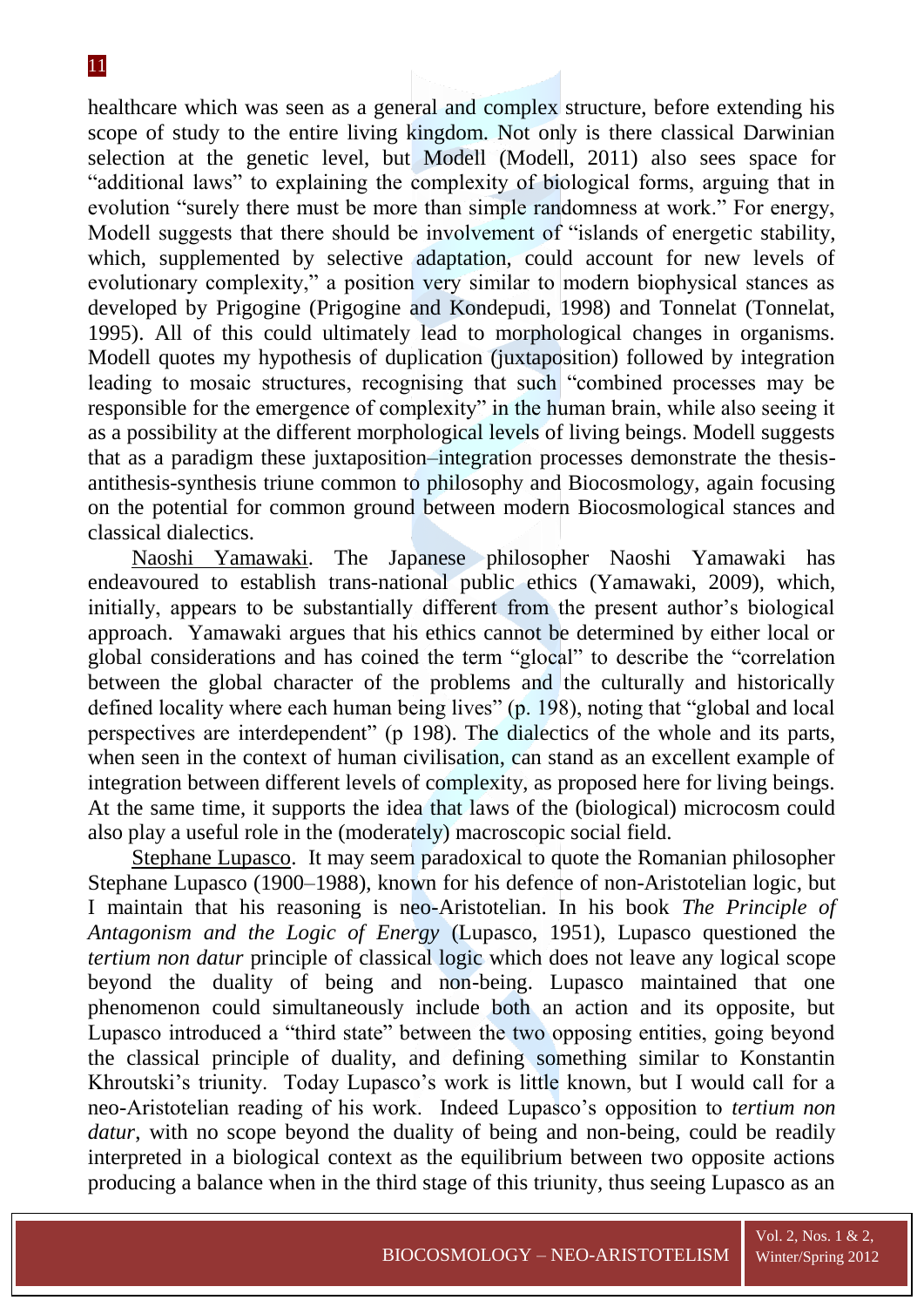Aristotelian view. A biological understanding of complexity, such as the Aristotelian approach, would have Lupasco's apparent opposition to classical logic reduced to a mere difference in expression.

Laurent Cherlonneix. Cherlonneix is a promising young French philosopher interested in the processes underlying biological phenomena and in particular the philosophical consequences of apoptosis, i.e. programmed cell death, which has been shown by Ameisen (Ameisen, 1999) to be a necessary stage in the evolution and development of organisms. Cherlonneix conducted an in-depth analysis (Cherlonneix, 2008) of the opposing actions of apoptosis and its inhibition referred to as "a-death", i.e. non-death. But constant movements in the metabolism, such systematic and opposite actions of death versus non-death occurring at the cellular level, must reach a stable third stage, even if only a transient stage, for living beings to develop their structures (as is the case with the mosaic structures according to my arguments). In other words, Cherlonneix's views could be a description of the basic processes of the dialectics of life, in which mosaic structures would be the third – transient and stable – stage which could be cited as further evidence for triunity as a model.

Moshe Feldenkrais. Feldenkrais (1904–1984) is not a philosopher but was an engineer, physicist and physiotherapist. His well known method (Beringer, 2010; Feldenkrais, 1994) teaches a technique involving kinaesthetic feelings: a person practising the method must learn to feel distinct parts of the body, e.g. bones, separately; the analysis of the juxtaposed feelings then leads to better integration, i.e. functional integration of movements.

In different ways, the thinkers cited above present arguments for the mosaic model of living beings. It may be done directly, as with the experimental work of Michod, or indirectly, as with Yamawaki, or through a practical approach, as for Feldenkrais, but all can be seen as juxtaposition/integration of simple structures to form more complex ones. The works of Lupasco and Cherlonneix can be seen as presenting a triune basis for the emergence of such mosaic structures, thus bringing an Aristotelian approach to the dialectics of life. Modell's view can even include both arguments, having a clear relationship involving the integration of simple structures to form more complicated ones, plus the possibility of a triune philosophical basis.

# **7. Conclusion – Why knowledge is possible**

All these considerations on complexity in living beings have another important epistemological consequence that can be presented as a conclusion. If the (mosaic) structures of life, as well as their basic triune processes, are considered as models for the structures and triune processes of the entire cosmos, there is then a clear explanation of why the laws of the universe can be understood by humans, of why human (scientific) knowledge is possible. As has been seen, the most complicated organ, the human brain and the mind processes which it controls (e.g. consciousness, language and memory), fits the theory of the mosaic and triune process of life and is thus able to simulate or mimic the laws of the surrounding environment, which are, in the Biocosmological hypothesis, the same laws.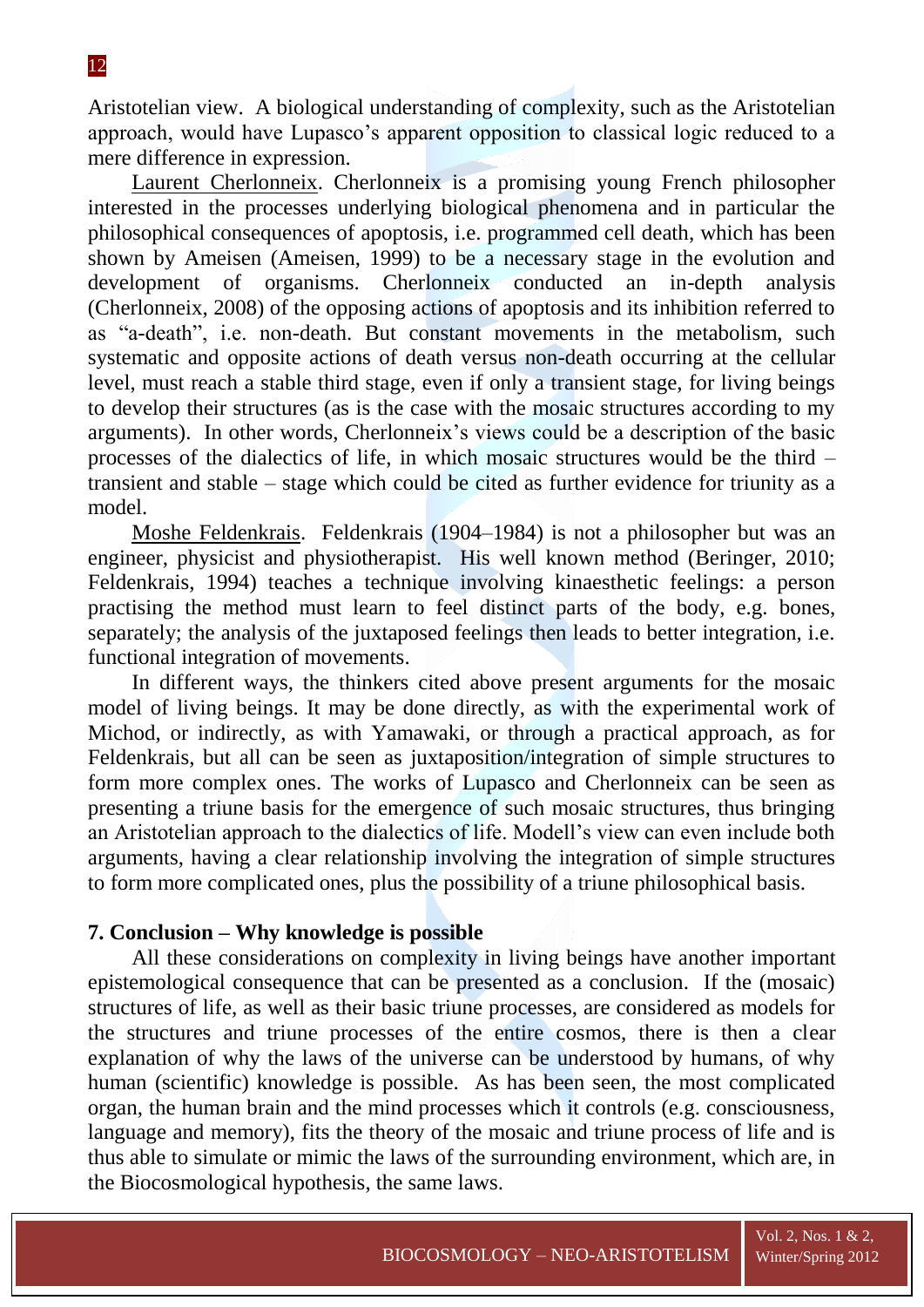More specifically, as the nervous system of living beings has emerged as part of the universe, the system is able to understand the functioning of other parts of the universe which operate along similar lines. The simulation of the external world by the brain (Chapouthier, 2008b) which is already present in evolved animals such as vertebrates and cephalopod molluscs, reaches its highest point in the human ability to develop scientific knowledge of the world where humans live. In more philosophical terms, as living beings, humans are determined by the four Aristotelian causes (material, formal, efficient and final), so it is only logical that humans should understand other systems in the universe which are determined by the same causes. Furthermore, complex species tend to "cephalization", i.e. concentration towards the front of the body, in the direction of movement, with the brain, a highly sophisticated organ, gathering sensory information and processing it in complex ways, including reasoning and memory (Chapouthier, 2008b). Through this general process (found not only in vertebrates, but also in insects and molluscs), the simulation of the laws of the universe by animals and humans becomes increasingly sophisticated.

In short, as both the cosmos and biological systems are built in the same way through the same Aristotelian causes, they tend to achieve the same patterns of complexity, with parts of the cosmos (human brains) able to simulate and understand other parts of the cosmos. As "human consciousness is exactly a means – a tool function" (Khroutski, p. 72) for cosmic evolution, there is then an explanation for human consciousness being able to understand the laws of cosmic evolution.

#### **References**

- Ameisen, J. (1999). *La Sculpture du vivant. Le Suicide cellulaire ou la Mort créatrice*. Seuil, Paris.
- Beringer, E. (2010). *Embodied Wisdom: The Collected Papers of Moshe Feldenkrais*. North Atlantic Books, New York.
- Chapouthier, G. (2001). *L'homme, ce singe en mosaïque*. Odile Jacob, Paris.
- Chapouthier, G. (2008a). The Biocosmology of Konstantin S. Khroutski: A Philosopher's Reflections on Biology. *Eubios Journal of Asian and International Bioethics* 18(6), 168–170.
- Chapouthier, G. (2008b). Le cerveau, simulateur dans tous ses états. *Revue philosophique* 133(3), 347–354.
- Chapouthier, G. (2009). Mosaic structures, a working hypothesis for the complexity of living organisms. *E-Logos (Electronic Journal for Philosophy)* 17, <http://nb.vse.cz/kfil/elogos/biocosmology/chapouthier09.pd> (retrieved April 27, 2012)
- Cherlonneix, L. (2008). *L'équivocité vive - Une nouvelle représentation du Vivant*. L'Harmattan, Paris.
- Delacour, J. (2001). *Consience et cerveau, la nouvelle frontière des neurosciences*. De Boeck, Bruxelles.
- Engels, F. (1979). *Dialectics of nature*. International publishers, New York.

Vol. 2, Nos. 1 & 2,